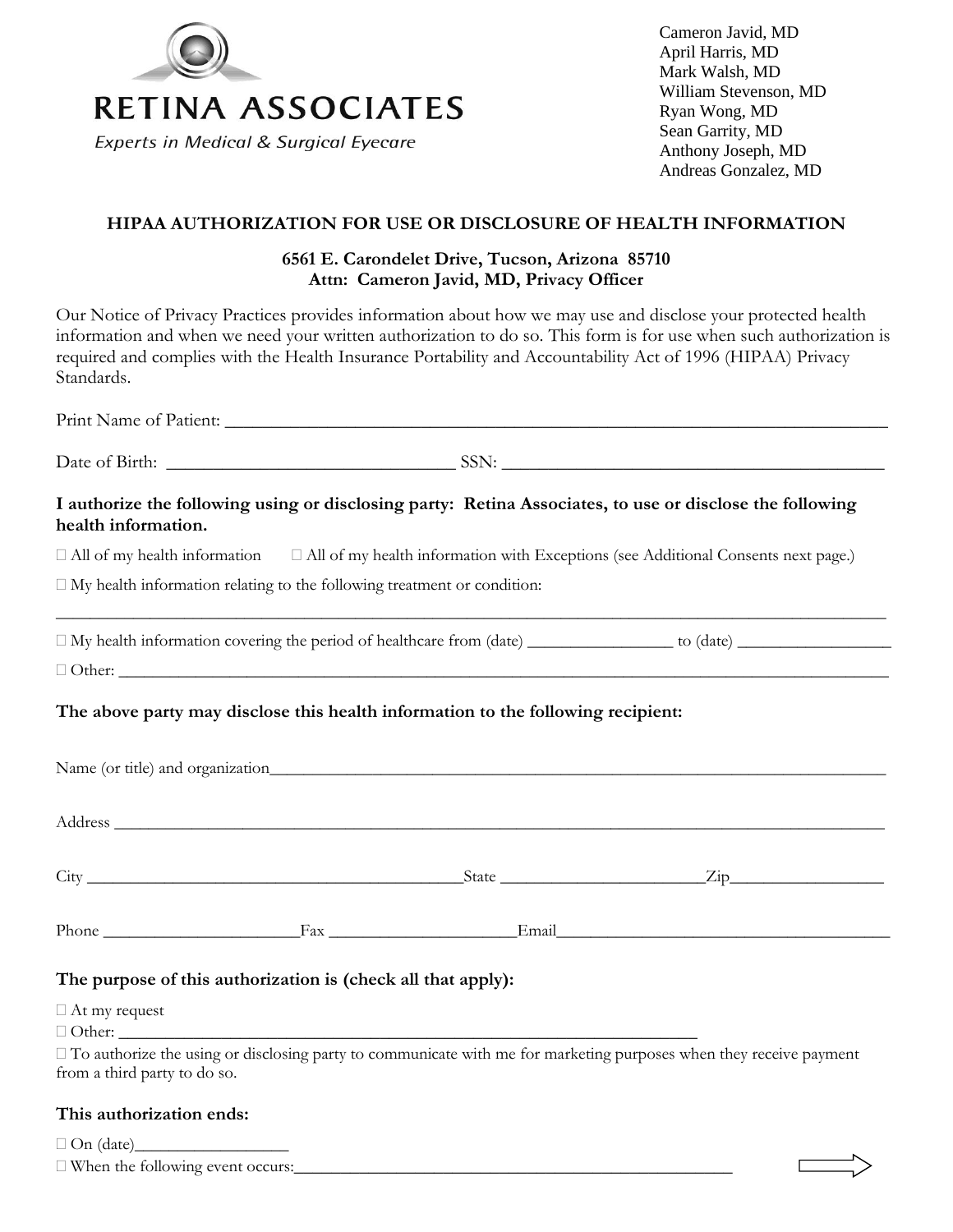## **My Rights**

I understand that I have the right to revoke this authorization, in writing, at any time, except where uses or disclosures have already been made based upon my original permission. I may not be able to revoke this authorization if its purpose was to obtain insurance. In order to revoke this authorization, I must do so in writing and send it to the appropriate disclosing party.

I understand that uses and disclosures already made based upon my original permission cannot be taken back.

I understand that it is possible that information used or disclosed with my permission may be re-disclosed by the recipient and is no longer protected by the HIPAA Privacy Standards.

I understand that treatment by any party may not be conditioned upon my signing of this authorization (unless treatment is sought only to create health information for a third party or to take part in a research study) and that I may have the right to refuse to sign this authorization.

I will receive a copy of this authorization after I have signed it. A copy of this authorization is as valid as the original.

Signature of Patient: \_\_\_\_\_\_\_\_\_\_\_\_\_\_\_\_\_\_\_\_\_\_\_\_\_\_\_\_\_\_\_\_\_\_\_\_\_\_\_\_\_\_\_\_\_\_\_\_\_ Date: \_\_\_\_\_\_\_\_\_\_\_\_\_\_\_\_\_\_\_

#### **If the patient is a minor or unable to sign please complete the following:**

|  | $\Box$ Patient is unable to sign because: $\Box$              |  |  |  |       |  |  |  |
|--|---------------------------------------------------------------|--|--|--|-------|--|--|--|
|  |                                                               |  |  |  |       |  |  |  |
|  |                                                               |  |  |  | Date: |  |  |  |
|  | Authority of representative to sign on behalf of the patient: |  |  |  |       |  |  |  |
|  |                                                               |  |  |  |       |  |  |  |